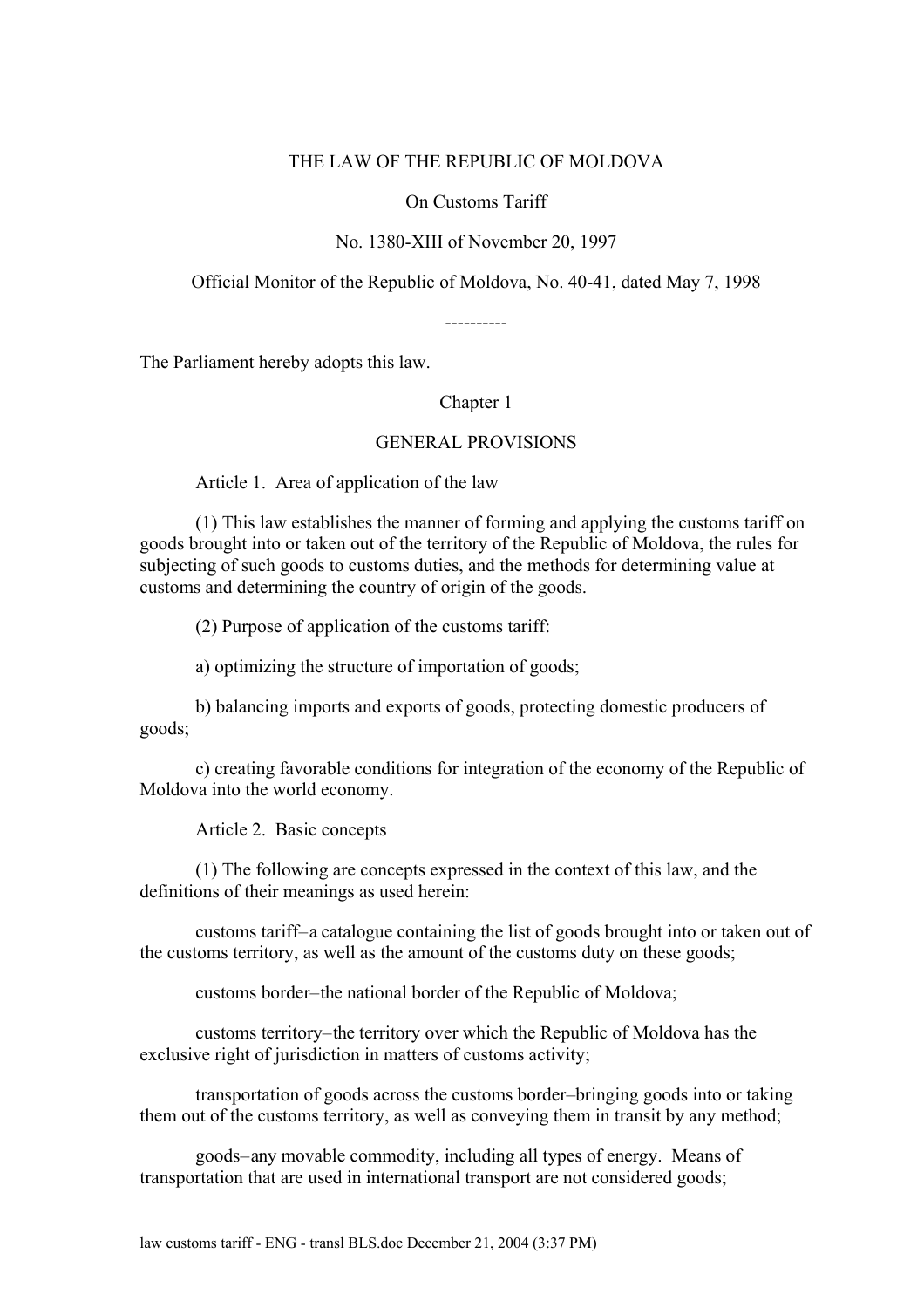List of Goods – the list that contains the codes, names and descriptions of goods corresponding to the systems of classification applied in international practice;

customs value of goods – the value of the commodity brought into or taken out of the customs territory, established for the purpose of collecting customs duties and other taxes;

customs duty – obligatory payment collected by the customs authority when goods are brought into or taken out of the customs territory;

declarant – the individual or legal entity declaring their goods to the customs authority;

country of import – the country or customs territory into which goods and services are imported;

identical goods – goods which are similar in all respects to the commodity to be evaluated, including its physical characteristics, quality and market reputation. Nonessential differences in external appearance cannot constitute an impediment to considering identical those goods corresponding to all the other characteristics of the definition;

similar goods – goods which, although they are not similar in all respects, have similar characteristics and are produced from similar materials, and are thus capable of performing the same function and being used interchangeably from a commercial point of view. The quality of the goods, their reputation and the existence of a trademark for production or commerce are factors to be taken into consideration in determining the similarity of the commodity;

goods of the same class or the same type – goods included, according to the List of Goods of the Republic of Moldova, approved by the government, in a group or category of goods produced by a particular branch of production or a particular sector of production, comprising identical or similar goods;

royalties-payments made for patents, manufacturing or commercial trademarks, and copyrights.

#### Chapter II

# CUSTOMS DUTIES. TYPES OF CUSTOMS DUTIES, AND THE MANNER OF ESTABLISHING AND APPLYING THEM

Article 3. Types of customs duties

The following types of customs duties shall be applied:

1) ad valorem – calculated as a percentage of the customs value of the commodity;

2) specific – calculated on the basis of the tariff established per commodity unit;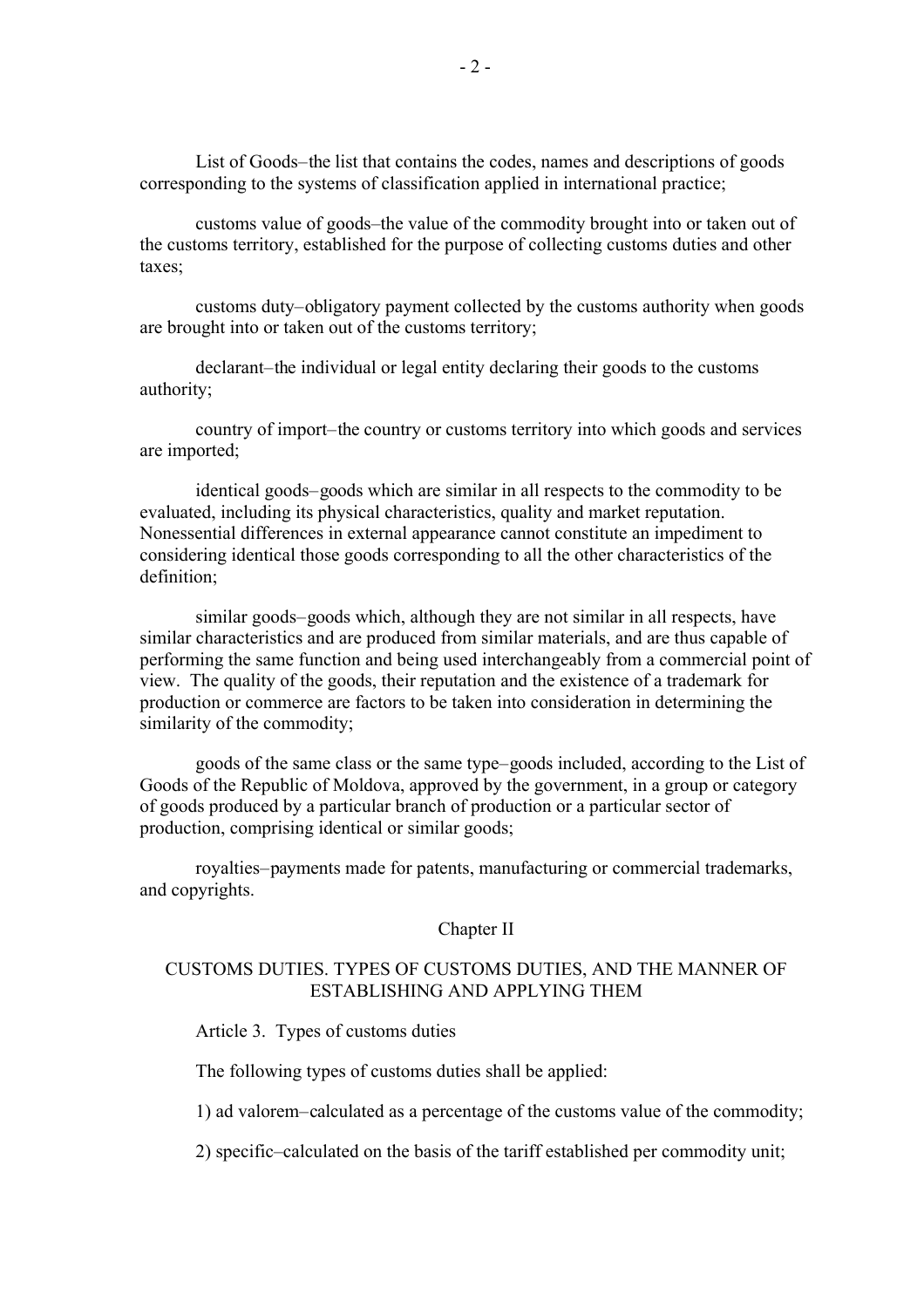3) combined – a combination of the types of customs duties specified in points 1) and  $2$ ):

4) exceptional – a duty which, in turn, is divided into:

a) special duty – applied for the purpose of protecting goods of domestic origin, when foreign-produced goods are brought into the customs territory in quantities and under conditions that cause or may cause considerable material losses to domestic producers of goods;

b) antidumping tax – collected in the case of introduction of goods into the customs territory at prices lower than their value in the exporting country at the moment of importation, if interests are harmed or a danger arises of causing material losses to the domestic producers of identical or similar goods or if obstacles arise for the domestic organization or expansion of production of identical or similar goods;

c) compensatory duty-applied in the case of introduction into the customs territory of goods in whose production or exportation, directly or indirectly, subsidies were used, if interests are harmed or a danger arises of causing material losses to the domestic producers of identical or similar goods or if obstacles arise for the domestic organization or expansion of production of identical or similar goods.

Article 4. Manner of establishing and aapplying customs duties

(1) Customs duty rates and the list of goods subject thereto shall be established by the Parliament.

(2) Customs duty rates shall be applied in conformity with the legislation and with the international agreements to which the Republic of Moldova is a party.

(3) Customs duty rates shall be uniform and cannot be modified, with the exception of the cases specified by legislation and by the international agreements to which the Republic of Moldova is a party.

(4) Customs duties shall be applied in conformity with annex No. 1, which is an integral part of this law.

(5) Fees for the performance of customs procedures shall be collected in conformity with annex No. 2, which is an integral part of this law. The fee for performance of customs procedures shall not collected for samples and exhibits brought by domestic economic agents for international fairs and expositions organized within the territory of free economic zones.

### Chapter III

#### CUSTOMS VALUE OF GOODS

Article 5. Systems for determination of the customs value of goods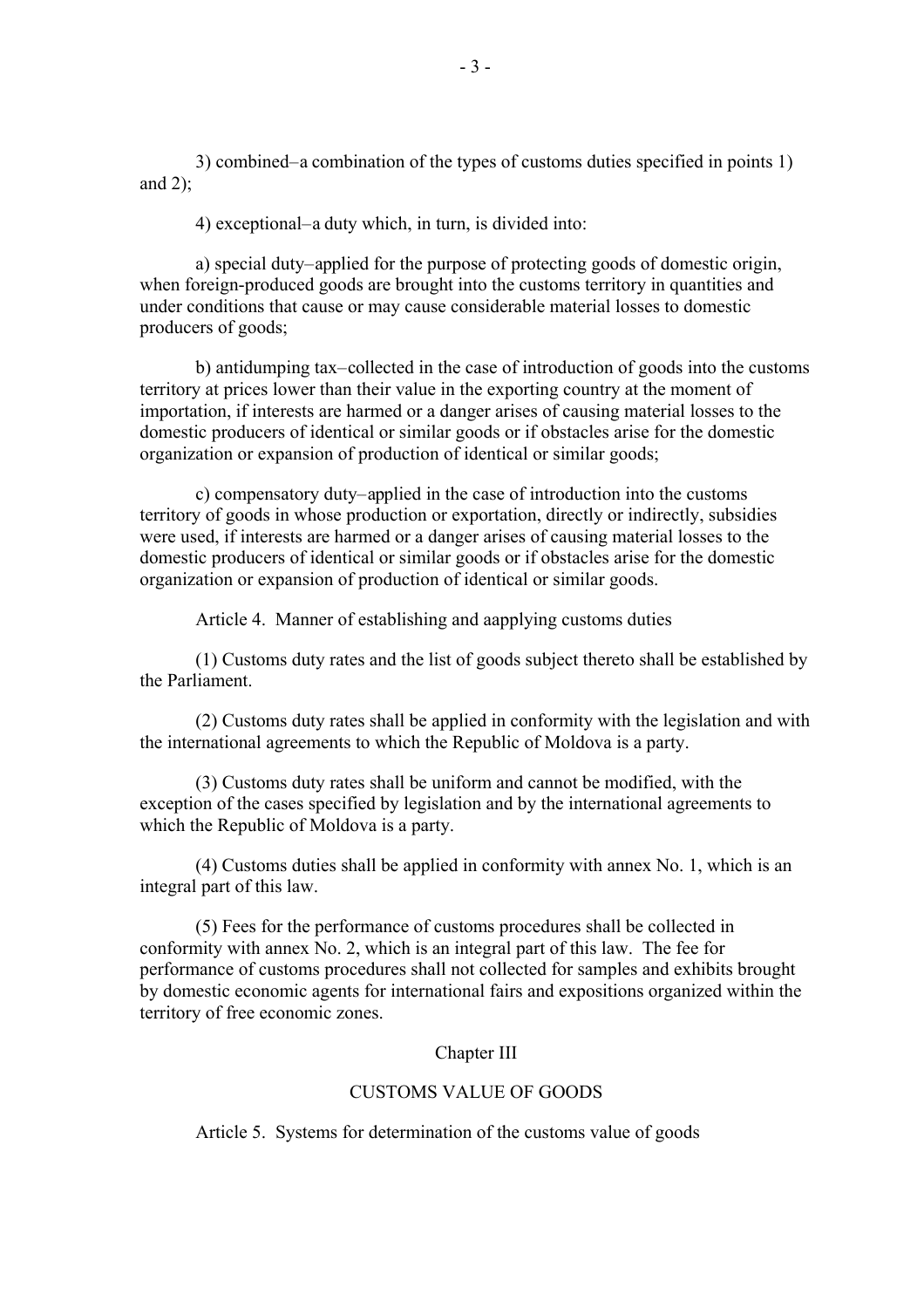(1) The system for determining the customs value of goods shall be applied for all goods brought into or taken out of the customs territory.

(2) The manner of applying the system for determining the customs value of goods shall be established by the government on the basis of the provisions of this law and those of the international agreements to which the Republic of Moldova is a party.

Article 6. Declaration of the customs value of goods

(1) When the commodity crosses the customs border, the declarant shall state its value to the customs authority.

(2) The mode and conditions of declaring the customs value of goods brought into or taken out of the customs territory, as well as the form of the declaration, shall be established by the government in conformity with the legislation and with the international agreements to which the Republic of Moldova is a party.

Article 7. Rights and obligations of the declarant

(1) The customs value of the commodity as stated by the declarant and the supplementary data referring thereto must be truthful and confirmed by documents.

(2) In the event that it is necessary to confirm the stated customs value of the commodity, the declarant, upon request of the customs authority, shall be required to present the pertinent data. If the customs authority questions the authenticity of these data, the declarant shall have the right to determine the customs value of the commodity by the methods specified by this law.

(3) In the event that it is found necessary to clarify the customs value of the declared commodity, the declarant shall have the right to ask the customs authority to release the declared commodity to him against a deposit of certain goods as collateral, or under a bank's guaranty, or to pay the customs duty established by the customs authority.

(4) In the event that he does not agree with the decision of the customs authority regarding the customs value of the commodity, the declarant may protest this decision in the manner established by the legislation, before the customs authority as well as in a court of first instance, without penalty.

(5) Additional expenses related to the clarification of the customs value of the commodity, or related to the submission of additional information regarding that value, shall be covered by the declarant in the event that the customs authorities discover that the data stated in the declaration are false. Expenses associated with the performance of further investigation demanded by the customs authority, in the event that the results thereof confirm the information initially presented by the declarant, shall be covered by the customs authority.

Article 8. Rights and obligations of the authority

(1) The customs authority shall exercise control over the accuracy of the determination of the customs value of the commodity.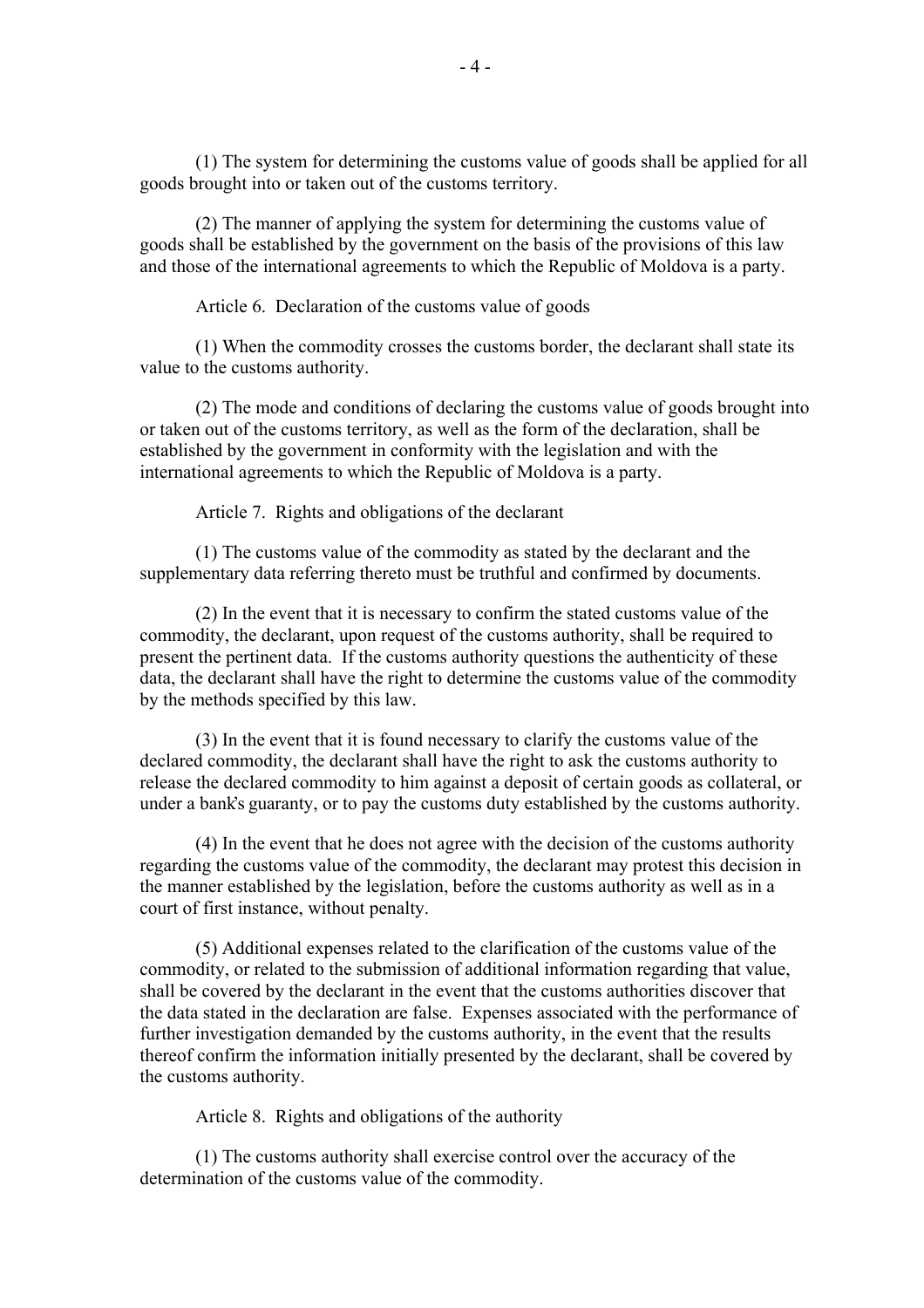(2) The customs authority shall have the right to make decisions regarding the accuracy or inaccuracy of the customs value of the commodity as stated by the declarant.

(3) In the event that there are no data to prove the accuracy of the customs value of the commodity as stated by the declarant or there are grounds for considering the data presented by the declarant not to be truthful and/or sufficient, the customs authority shall have the right to determine independently the customs value of the commodity, applying in proper sequence the methods specified by this law.

(4) The information presented by the declarant in stating the customs value of the commodity shall constitute a commercial secret, and may be used by the customs authority exclusively for customs purposes and shall not be transmitted to third parties, with the exception of the cases specified by the legislation. For disclosure of information that constitutes a commercial secret, the customs authority shall bear responsibility in conformity with the legislation.

(5) In the event that the responsible official of the customs authority makes the decision regarding the impossibility of accepting the customs value of the commodity as stated by the declarant, the customs authority, at the declarant's request, shall inform him in writing of the reasons for not accepting the values given, offering to him, or to any other person responsible for payment of the customs duties and other taxes, the opportunity to file an appeal without penalty.

(6) After the final decision is made regarding the impossibility of accepting the customs value of the commodity as stated by the declarant, the customs authority, at the declarant's written request, shall be required to explain to him in writing, with one month, the reasons for not accepting the customs value of the commodity as stated by him as a basis for computing the customs duty.

(7) In the context of articles 7 and 8 of this law, the expression "without penalty" means that the declarant shall not be subject to a fine or to any other form of penalty for actions of contestation.

Article 9. Computation and collection of the customs duty

(1) The customs duty shall be computed and collected on the basis of the customs value of the commodity up to or at the moment of submission of the customs declaration, if the legislation does not specify otherwise.

(2) The customs duty received shall be paid into the state budget.

#### Chapter IV

# METHODS FOR DETERMINING THE CUSTOMS VALUE OF THE ARTICLE, AND THE MANNER OF APPLICATION OF THOSE METHODS

Article 10. Methods for determining the customs value of the commodity

(1) The customs value of the commodity brought into the customs territory shall be determined by the following methods: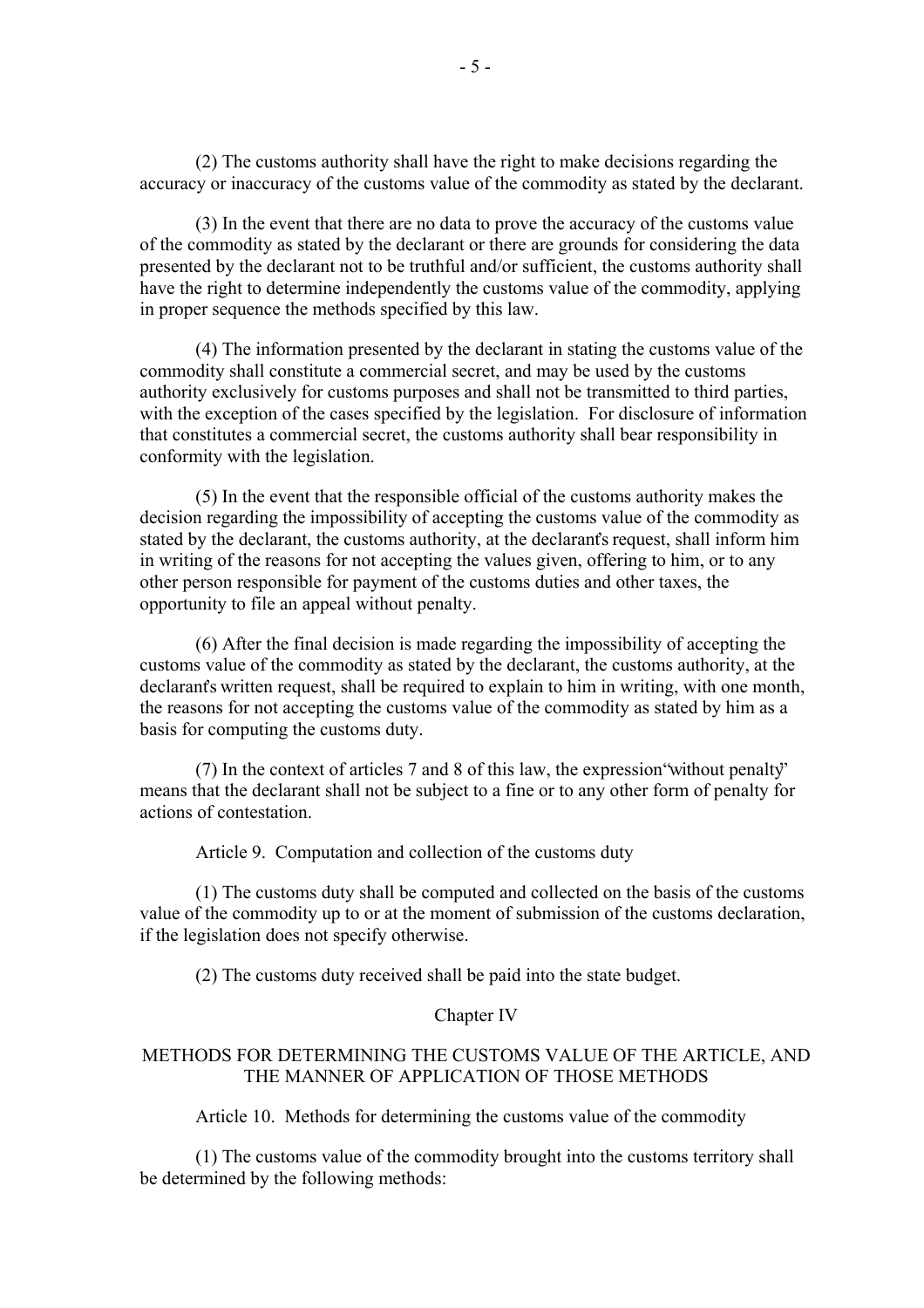a) based on the transaction value of the commodity or on the price that was actually paid or is payable;

b) based on the transaction value of an identical commodity;

c) based on the transaction value of a similar commodity;

d) based on the unit price of the commodity;

e) based on the calculated value of the commodity;

f) by the alternative method.

(2) The principal method among those specified in Paragraph (1) shall be the method of determining the customs value of the commodity based on the transaction value of that commodity. In the event that the principal method cannot by applied, other methods shall be used. Each of the successive methods shall be applied only in the event that the customs value of the commodity cannot be determined by the preceding method. The methods specified in lines d) and e) may be applied in any sequence, as the declarant may wish.

Article 11. The method for determining the customs value of the commodity based on the transaction value of that commodity or on the price actually paid or payable

(1) In determining the customs value of the commodity based on the transaction value of that commodity or on the price actually paid or payable, the following components shall be included in the transaction value in the event that they have not been included beforehand in the value of the commodity:

a) expenses for transporting the commodity to the airport or to another location from which to bring the commodity into the customs territory;

- insurance expenses;

- the cost of transport;

- the cost of loading, unloading and transferring the commodity

b) expenses borne by the buyer:

- commissions and bonuses for brokers, with the exception of commissions for acquisition of the commodity;

- the cost of the containers and/or other reusable packing, if, in correspondence with the List of Goods, these are considered parts of a whole, along with the commodity itself;

- the cost of the packing, including the cost of the packing material and packing operations;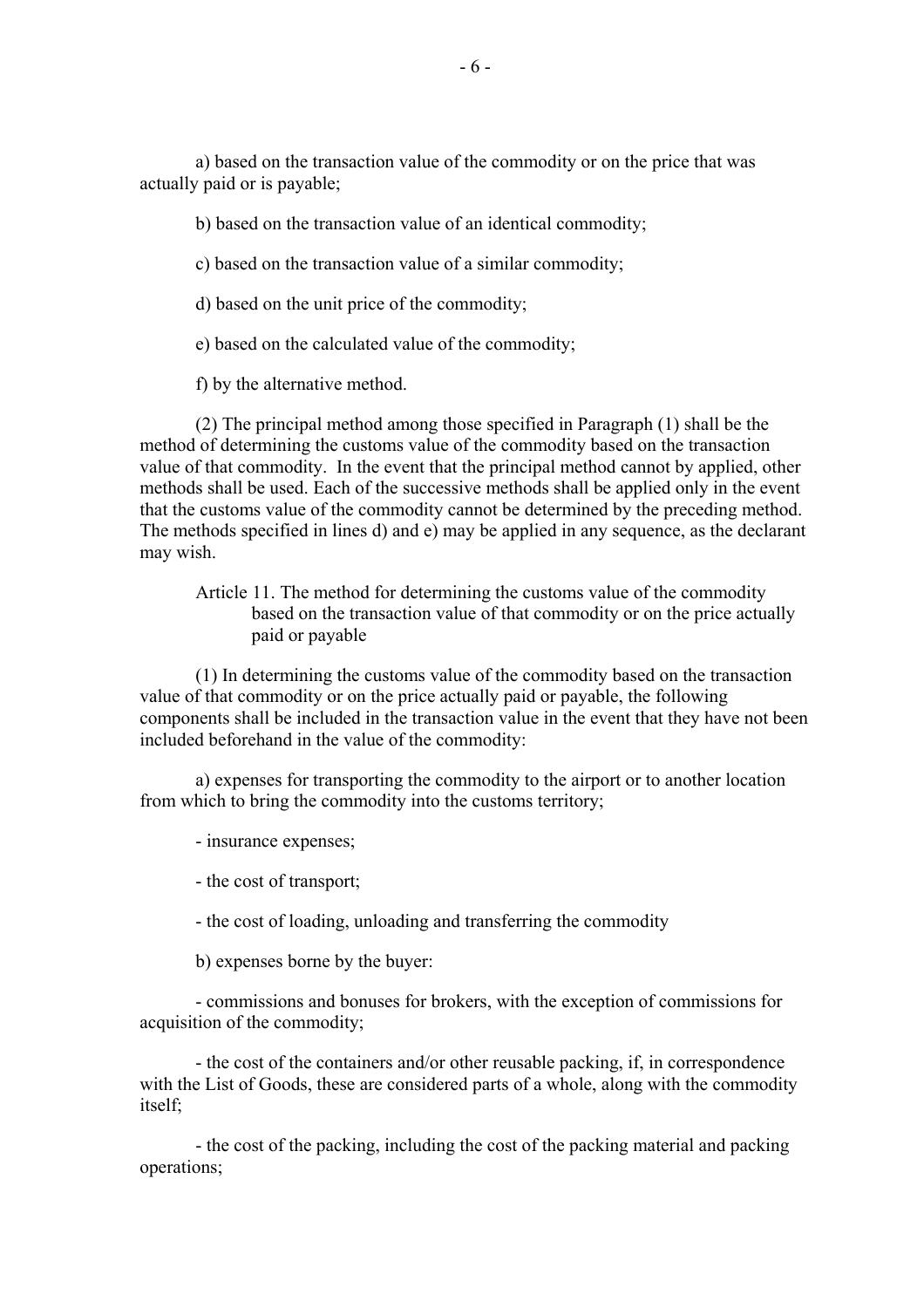c) the appropriately calculated value of the following goods and services offered directly or indirectly by the purchaser, free or at a reduced price, for the purpose of use in production or exportation of the commodity being evaluated, to the extent that this value has not been included in the price paid or payable:

- materials, components, parts and other similar elements incorporated in the commodity;

- instruments, dies, molds and other similar components utilized in production of the commodity;

- materials expended in production of the commodity;

- works of engineering, of development, works of art and design, plans and sketches, made outside of the country, that are necessary for production of the commodity;

d) royalties and fees for licenses, which the buyer must pay directly or indirectly as a condition of sale of the commodity being evaluated, to the extent that these royalties and fees for licenses have not been included in the price actually paid or payable, with the exception of royalties and fees for licenses paid by the buyer for the right to reproduce and distribute motion picture productions;

e) that part of the revenue from any resale, transmission or subsequent use of the commodity, which would be received directly or indirectly by the seller

(2) Any addition to the price actually paid or payable shall be made in conformity with the provisions of this article, only on the basis of objective and quantifiable data.

(3) In determining the value of the commodity, no addition to the price actually paid or payable shall be allowed, with the exception of those specified in this article.

(4) The method in question cannot be applied if:

a) restrictions exist with regard to the buyer's rights to the commodity being evaluated, with the exception of restrictions:

- established by the legislation;

- regarding the geographic region in which the commodity can be resold;

- which do not influence the price of the commodity;

b) the sale of the commodity and the transaction value depend on compliance with conditions whose action cannot be taken into consideration;

c) the information used by the declarant in stating the customs value of the commodity is not truthful or is not confirmed by means of documents;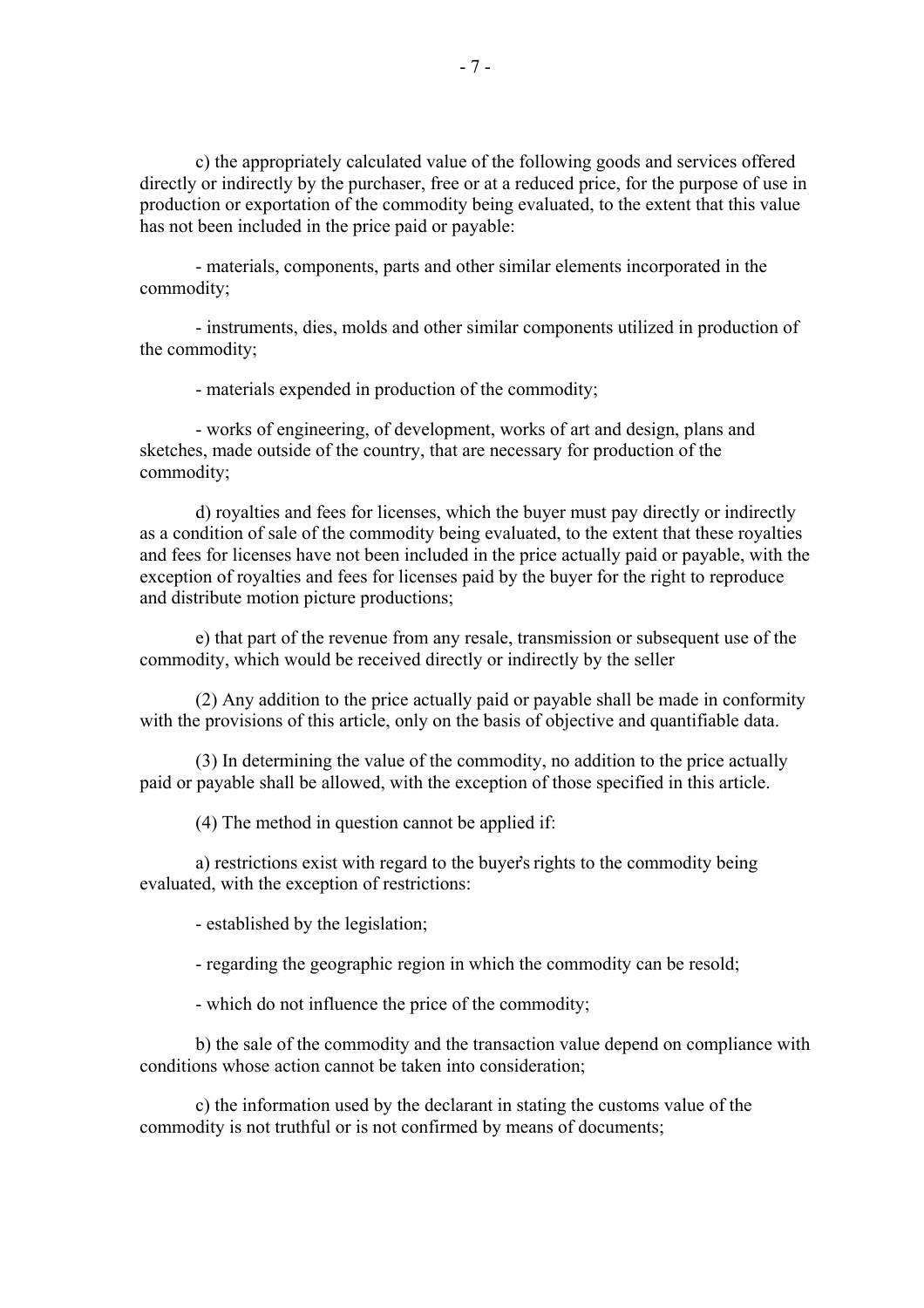d) the participants in the transaction are interdependent persons, with the exception of cases in which their interdependence does not influence the transaction value and it is accepted for customs purposes in conformity with the provisions of Paragraph (5).

(5) a) In determining the acceptability of the transaction value for the purpose of applying the provisions of Paragraph (4), the interdependence of the buyer and the seller, in conformity with Paragraph (6), shall not constitute sufficient grounds for considering the transaction value unacceptable. In such a case, the circumstances of the sale are examined and the transaction value is accepted with the condition that their interdependence does not influence the price. If, considering the information provided by the declarant or obtained from other sources, the customs authority has reason to believe that interdependence has influenced the price, the authority informs the declarant of its reasons, giving him the opportunity to justify the transaction value. At the declarant's request, the reasons are communicated in writing.

b) In the event that the participants in the transaction are interdependent persons, the transaction value shall be accepted and the commodity is evaluated in conformity with the provisions of Paragraph (4), if the declarant demonstrates that such a value is very similar to one of the values registered at almost the same time or at the same time, such as:

- the transaction value of identical or similar goods from the same export country, between persons who are not interdependent;

- the customs value of identical or similar goods, determined in conformity with the provisions of Article 15;

- the customs value of identical or similar goods, determined in conformity with the provisions of Article 16;

c) In applying the aforementioned criteria, consideration shall be given to the level of commerce, the quantity, the components enumerated in this article, and the difference in expenses in identical transactions between persons who are not interdependent and those between interdependent persons.

d) The criteria specified in Subsection b) shall be applied at the declarant's initiative and only for purposes of comparison.

6) In the context of this law, persons shall be considered interdependent if:

- one of them belongs to the other's board of directors or monitoring board, or vice versa;

- they are legally recognized as partners;

- one of them is an employer and the other an employee;

- some person owns, controls or holds, directly or indirectly, at least 5% of the voting stock shares issued by them;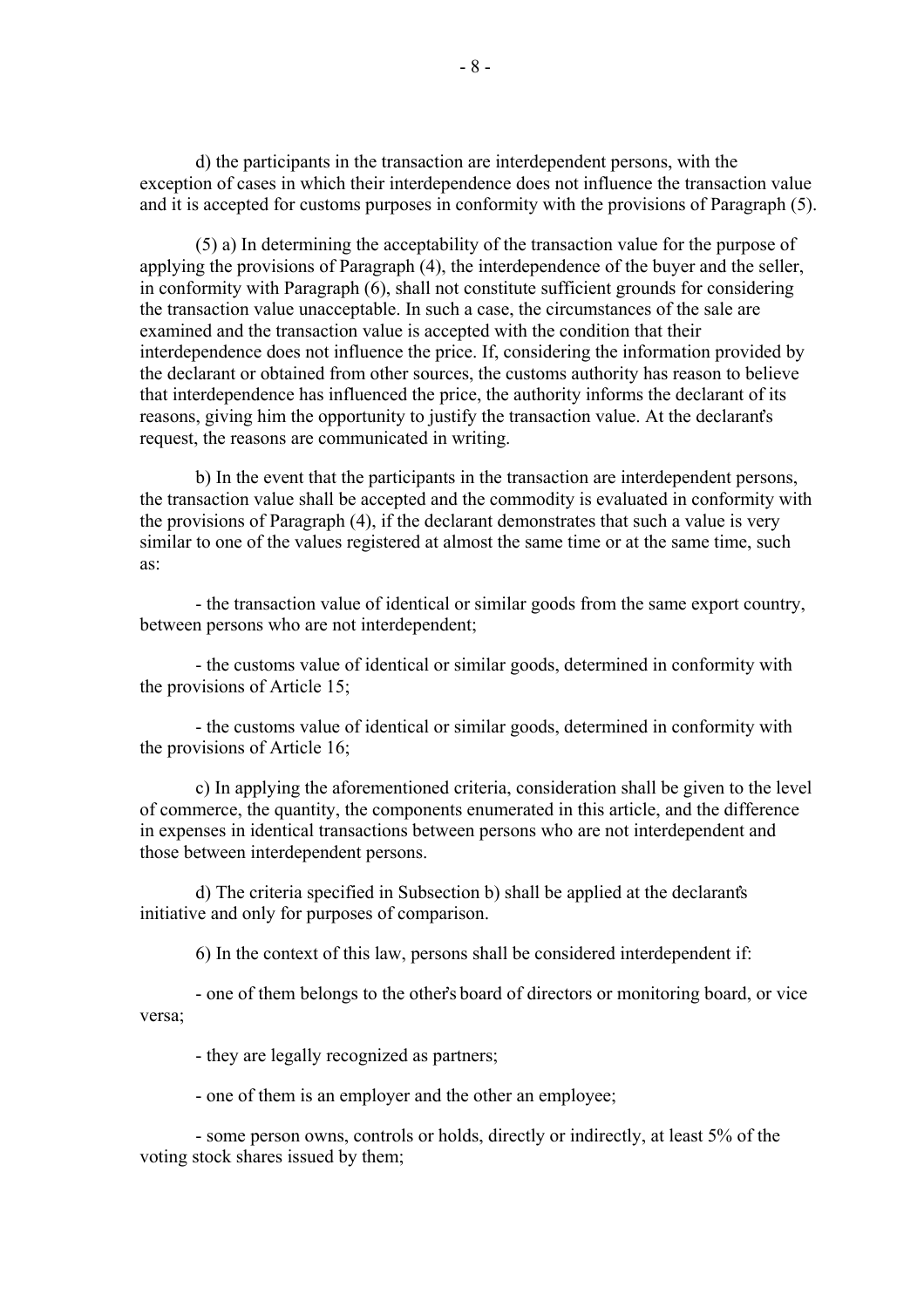- one of them, directly or indirectly, exercises control over the other;

- both are subject to a third party's direct or indirect control;

- together they exercise direct or indirect control over a third party;

- both are members of the same family.

(7) Persons associated in business, in the event that one is the other's exclusive agent, distributor or concessionaire, shall be considered interdependent, in the context of this law, in the event that they fall under the provisions of Paragraph (6).

(8) Expenses borne by the buyer for services of pre-shipment inspection of import goods shall not be included in the customs value of the imported goods.

Article 12. Method of determining the customs value of the commodity based on the transaction value of an identical commodity

(1) In using this method, the transaction value of an identical commodity shall be used as a basis. Those goods are considered identical which are similar in all respects to the commodity being evaluated, including:

a) physical characteristics;

b) the quality of the commodity and its market reputation;

c) the country of origin;

d) the producer.

(2) Nonessential, external differences cannot constitute grounds for inclusion of goods in the category of the nonidentical, if in all other respects these goods shall correspond to the requirements specified in Paragraph (1).

Article 13. Method of determining the customs value of the commodity based on the transaction value of a similar commodity

(1) In using this method, the transaction value of a similar commodity shall be used as a basis. Those goods shall be considered similar which, although they are not identical, have similar characteristics and are constituted of similar materials and thus can perform the same function as the commodity being evaluated and can be used interchangeably from a commercial point of view.

(2) In determining similarity of goods, the following characteristics shall be taken into consideration:

a) quality, existence of a trademark, market reputation;

b) the country of origin;

c) the producer.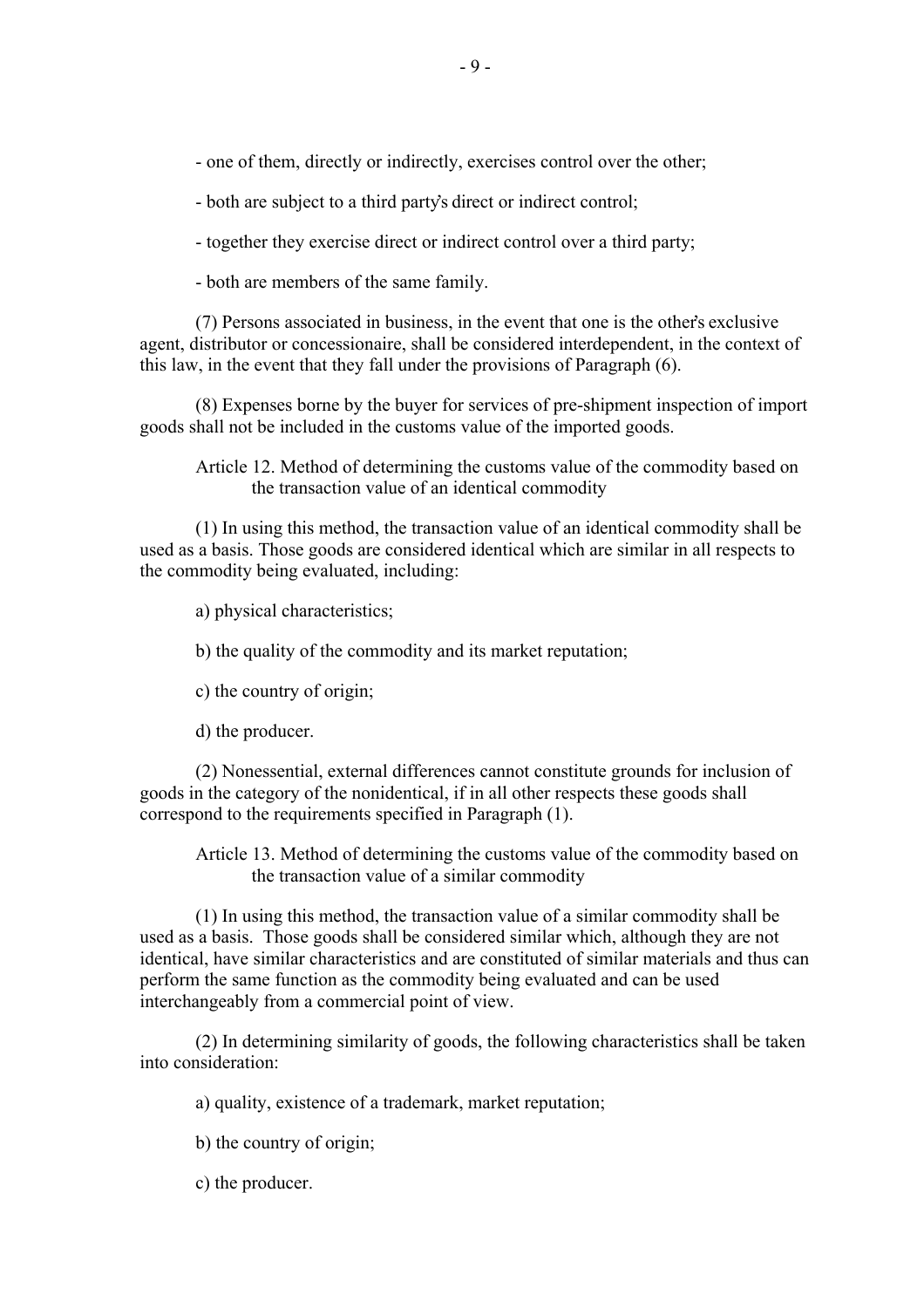Article 14. Additional principles regarding determination of the customs value of the commodity based on the transaction value of an identical or similar commodity

(1) The commodity shall not be considered identical or similar to the one being evaluated if:

a) it was not produced in the same country as the commodity being evaluated;

b) the planning operations, experimental construction operations, those of esthetic adaptation, the design, sketches and technical drawings for it were done in the territory of the Republic of Moldova.

(2) The commodity produced by a person other than the producer of the commodity being evaluated shall be considered identical or similar to the one being evaluated only in the event that identical or similar goods do not exist which are manufactured by the producer of the commodity being evaluated.

(3) The method of determining the customs value of the commodity based on the transaction value of an identical or similar commodity shall be applied in the event that the identical or similar commodity:

a) is sold to be brought into the territory of the Republic of Moldova;

b) is brought in at the same time or not more than 90 days before the commodity to be evaluated is brought in;

c) is brought into the territory in approximately the same quantity and/or under the same commercial conditions. If the identical or similar commodity has been brought into the territory in a different quantity and/or under different commercial conditions, the declarant must appropriately rectify the customs value of the commodity declared by him, taking these differences into account, and confirm the submitted data by means of documents.

(4) In the event that the expenses specified in Article 11, Paragraph (1), Subsection a) are included in the transaction value, this value shall be adjusted, taking into account the significant difference that may exist between such expenses related to the goods being evaluated and the identical or similar goods, as determined by the differences in distance and in means of transport.

(5) In the event that, in determining the customs value of the commodity, the value of one of several transactions with identical or similar goods can be used as a basis, the lowest transaction value is applied.

Article 15. Determination of the customs value of the commodity by the unit-cost method

(1) If the commodity brought into the customs territory (the commodity to be evaluated) shall be sold in the import country in the condition in which it was imported, the customs value of this commodity, in conformity with the provisions of this article,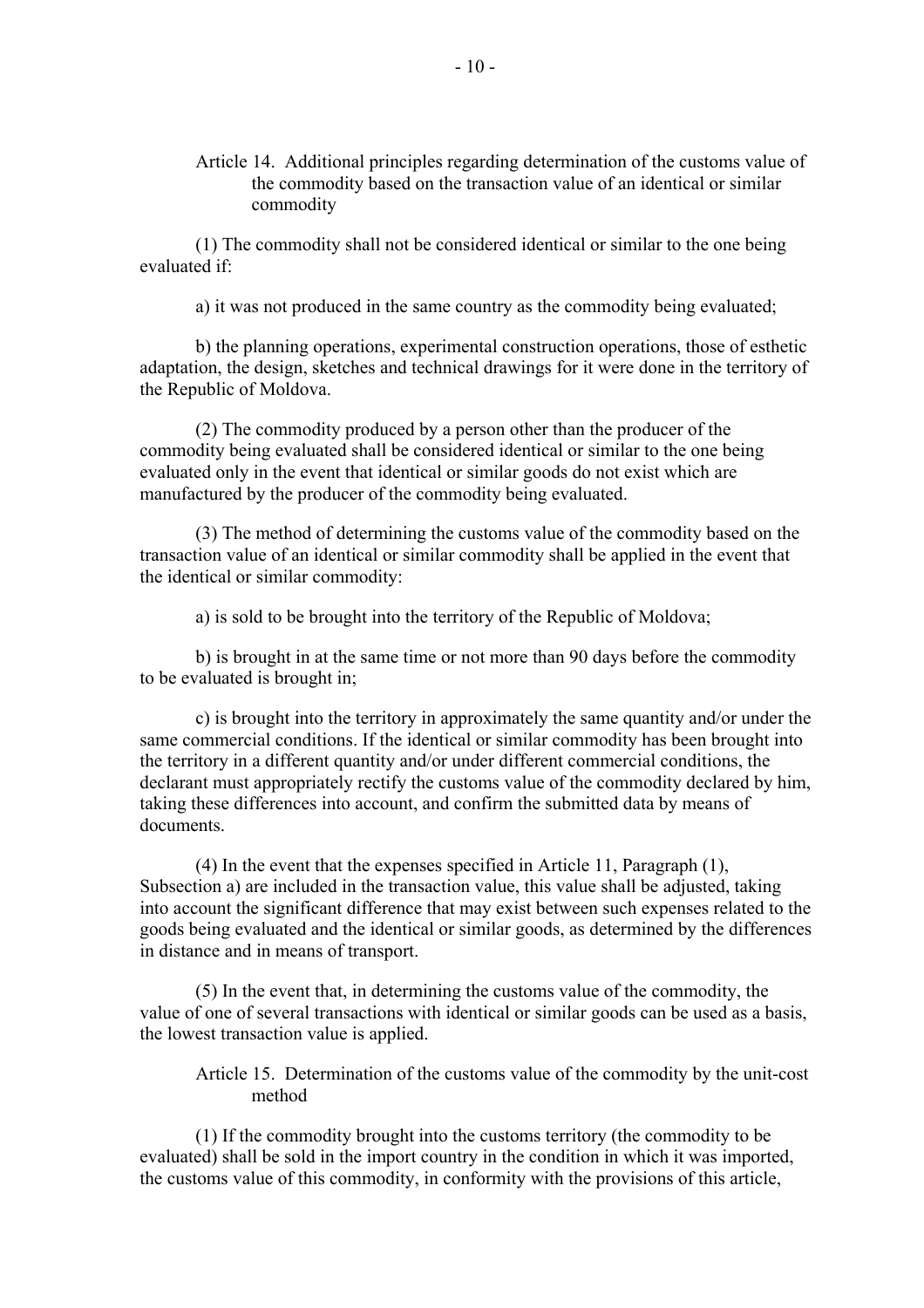shall be based on the unit price corresponding to the sale of this commodity or the sale of the commodity identical or similar to it in the largest shipments, at the same time or nearly the same time at which the commodity to be evaluated is being imported, to persons who are not in relations of interdependence with the seller, and with the condition of deduction of:

a) commissions paid ordinarily or as agreed, or of the margin customarily applied to the profits and general expenses related to sales of goods of the same class or of the same type;

b) customary expenses for transport and insurance, as well as the associated expenses incurred in the territory of the Republic of Moldova;

c) the expenses specified in Article 11, Paragraph (1), Subsection a);

d) taxes and duties payable in connection with the importation or sale of the goods.

(2) If neither the commodity brought into the customs territory (the commodity to be evaluated) nor the identical or similar commodity is sold at the moment or almost at the moment at which the commodity to be evaluated is brought in, the customs value shall be based, in the event that Paragraph (1) does not specify otherwise, on the unit price at which these goods are sold in the condition in which they have been brought into the customs territory on the subsequent date nearest to the time at which the commodity to be evaluated was brought in, but not later than 90 days from said date.

(3) If neither the commodity brought into the customs territory (the commodity to be evaluated) nor the identical or similar commodity is sold in the condition in which it was imported, at the declarant's request the customs value shall be based on the unit price at which, after subsequent processing, the largest shipment of goods brought in was sold by persons who are not in relations of interdependence with the seller, the appropriate adjustments being made at the same time due to the added value associated with processing, and the deductions specified in Paragraph (1).

Article 16. Method of determining the customs value of the commodity based on calculated value

(1) The customs value of the commodity, in conformity with the provisions of this article, shall be based on its calculated value, including:

a) the value or price of the materials and manufacturing operations or other work done to produce the commodity;

b) the volume of profits and general expenses, equal to that customarily included in the amount of sales of goods of the same class or the same type as the commodity to be evaluated, manufactured by the producers for shipment to the import country;

c) any expenses specified in Article 11, Paragraph (1), Subsection a).

(2) The customs authority shall not have a right to ask or require a nonresident person to present documentary records for verification or to allow access to them for the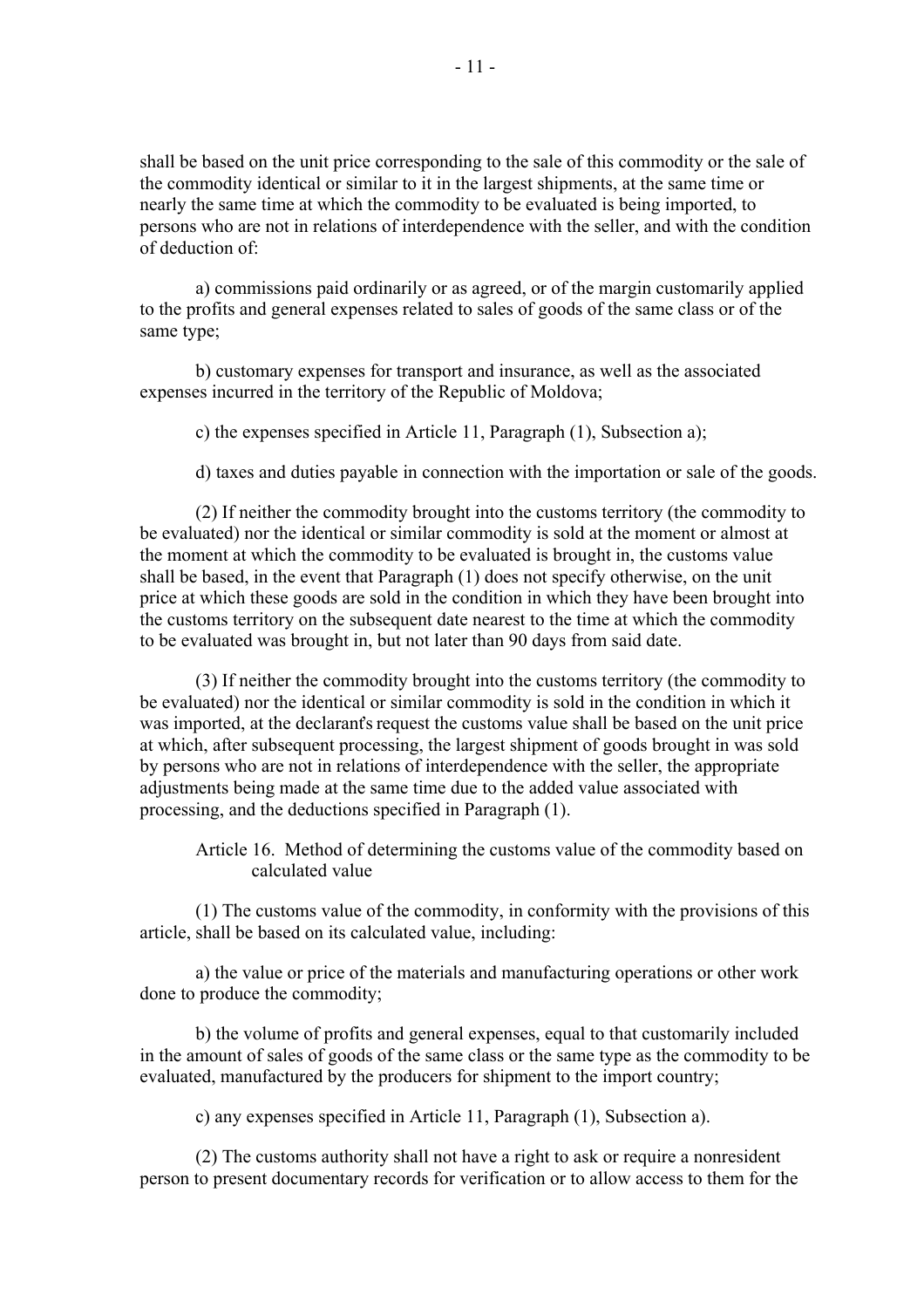purpose of determining the calculated value of the commodity. At the same time, information given by the producer of the commodity for the purpose of determining its customs value, in conformity with the provisions of this article, may be verified in another country by the customs authority, with the producer's consent and with the condition that the government of the country involved is notified in advance and does not object to the inquiries.

Article 17. Alternative method

(1) In the event that the customs value of the commodity cannot be determined by the declarant by means of the sequential application of the methods specified in articles 11, 12, 13, 15, and 16 or the customs authority is of the reasoned opinion that these methods cannot be utilized, the customs value of the commodity shall be determined by the alternative method, by means reasonably compatible with the provisions of this law and with the general principles of the international agreements to which the Republic of Moldova is a party, and on the basis of the available data.

(2) Upon his request, the declarant shall be informed in writing of the customs value of the commodity as determined in conformity with the provisions of this article, and about the method used in the determination.

(3) In determining the customs value of the commodity by means of the alternative method, the following may be used as a basis:

a) the sale price of the commodity in the domestic market of the Republic of Moldova;

b) the price of the commodity in the domestic market of the exporting country;

c) the arbitrarily established price of the commodity, or fictitious price;

d) the system which, for customs purposes, calls for application of the higher of two possible values of the commodity;

e) the production cost of the commodity, other than the calculated value of the identical or similar commodity, determined in conformity with the provisions of Article 16, Subsection a);

f) the value of the commodity marketed for export to a country other than the importing country;

g) the customs value of the minimal commodity.

Article 17/1. The method of determining the customs value of export goods

The customs value of export goods shall be determined on the basis of their contractual value, taking into consideration D.A.F. terms (Delivered at frontier<sup>2</sup>).

Chapter V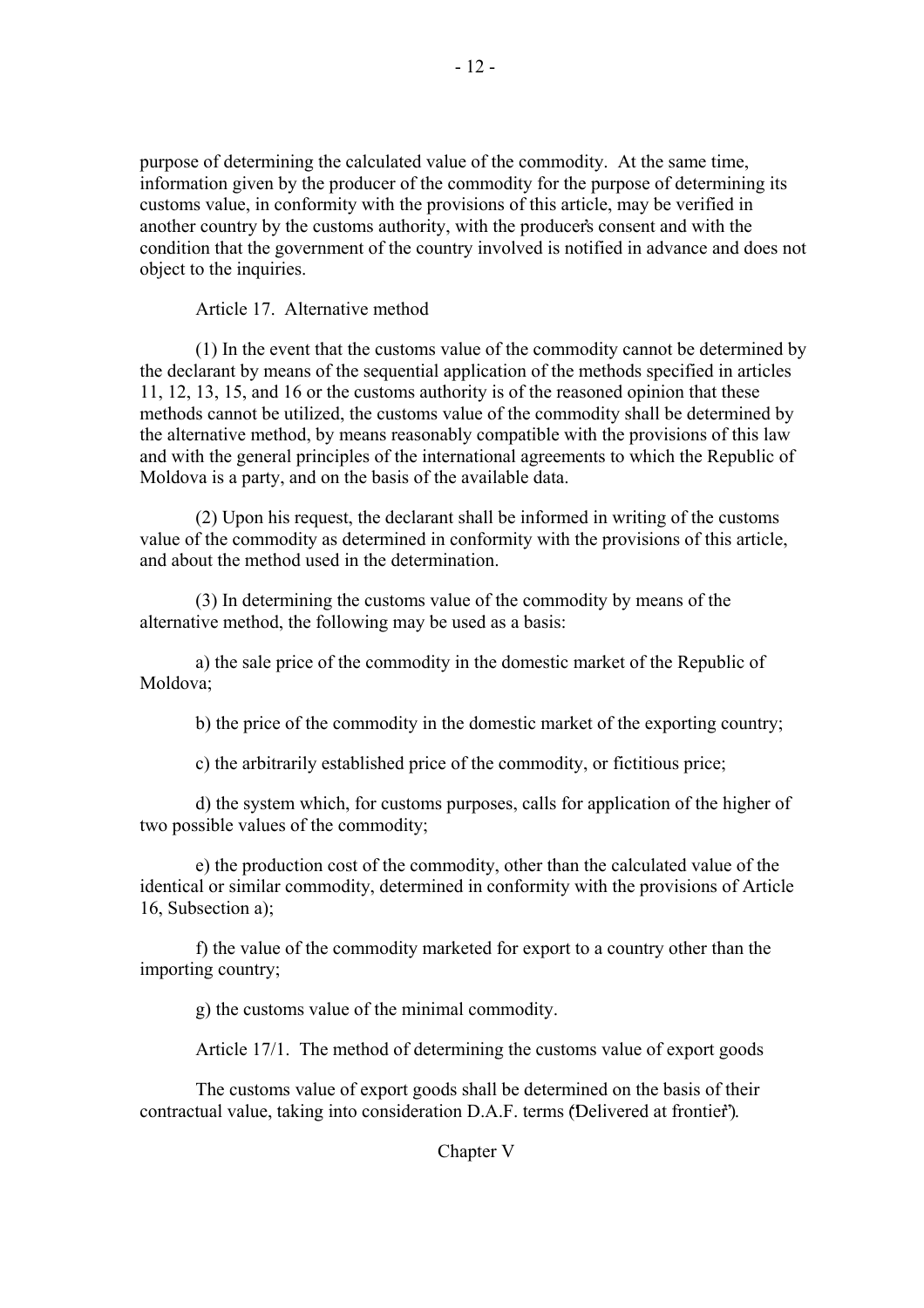### DETERMINATION OF THE COUNTRY OF ORIGIN OF THE COMMODITY

Article 18. Purpose and manner of determining the country of origin of the commodity

(1) The country of origin of the commodity shall be determined for the purpose of implementing certain measures pertaining to the tariff, and certain other measures, oriented towards regulation of the entry of goods into the customs territory and the removal of goods from this territory.

(2) The manner of determining the country of origin of the commodity shall be established by the government on the basis of the provisions of this law and the international agreements to which the Republic of Moldova is a party.

Article 19. Country of origin of the commodity

(1) The country in which the commodity was wholly manufactured, or in which it underwent sufficient processing according to the criteria established by this law and by the international agreements to which the Republic of Moldova is a party, shall be considered the country of origin of the commodity.

(2) A group of countries, a customs union of countries, or a part of a country may be considered the country of origin of the commodity in the event that it is necessary to indicate them for the purpose of determining the origin of the commodity.

Article 20. Commodity wholly manufactured in a particular country

The following shall be considered goods wholly manufactured in a particular country:

a) mineral deposits mined within its territory or within its territorial waters;

b) vegetable products cultivated or harvested within its territory;

c) live animals which were born or raised in that country;

d) products obtained from animals raised in the particular country;

e) products of hunting and fishing, obtained in that country;

f) products of sea fishing, caught or produced from international ocean waters by the ships of the particular country or by ships leased (chartered) by that country;

g) products obtained through application of advanced technologies on space ships which belong to the particular country or are leased by it;

h) secondary raw material and waste formed in the process of production operations and other operations performed in that country;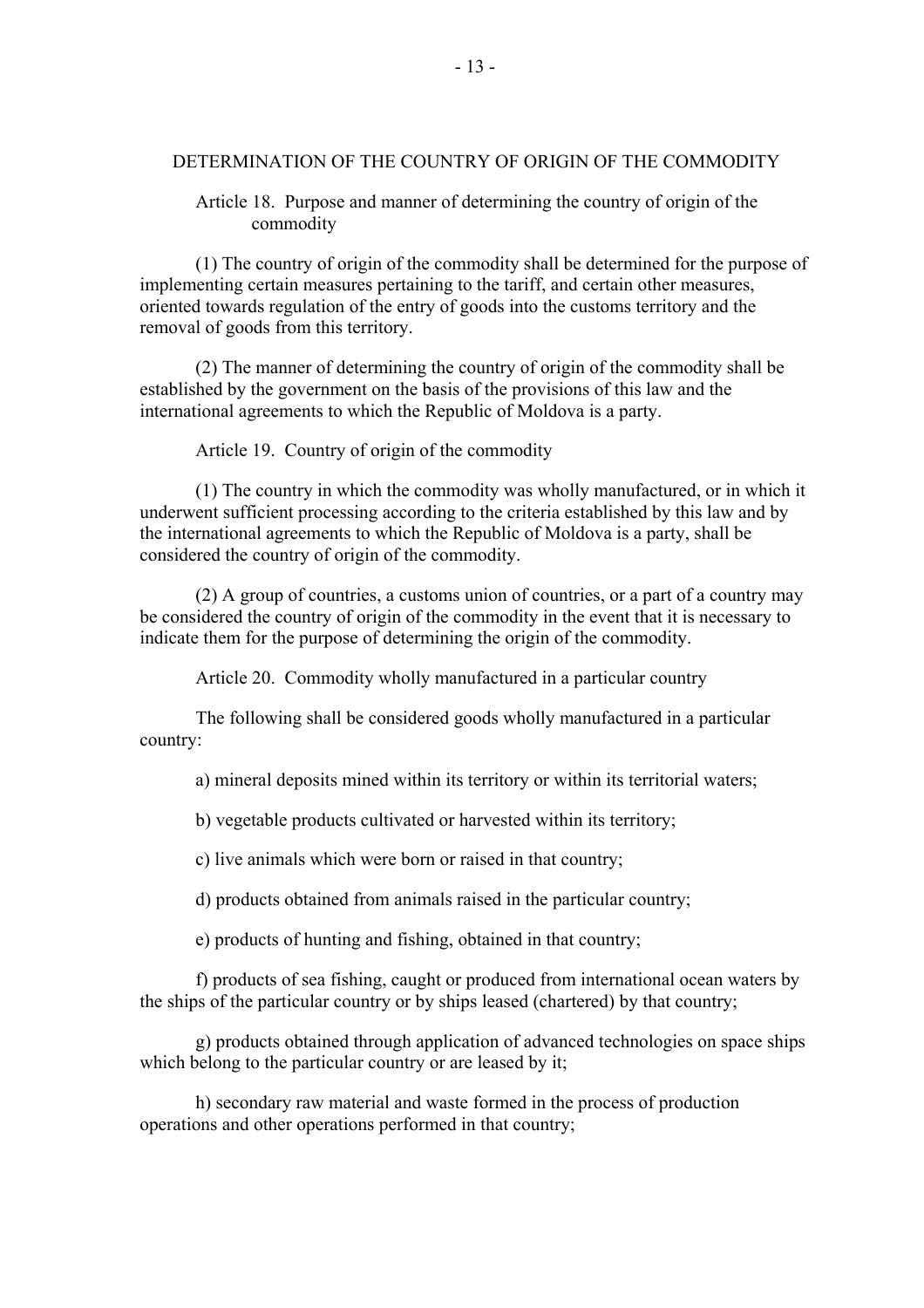i) goods manufactured in that country exclusively from products specified in subsections a)-h).

Article 21. Criteria defining sufficient processing of the commodity

(1) If two or more countries participated in the manufacturing of the commodity, its origin shall be determined on the basis of the criteria defining sufficient processing of the commodity.

(2) The criteria defining sufficient processing of the commodity shall be established and applied in conformity with this law and with the international agreements to which the Republic of Moldova is a party, in the manner established by the government.

(3) The criteria defining sufficient processing of the commodity in the particular country shall be:

a) a change in the position of the commodity (classification code) on the List of Goods, at the level of any of the first four signs, after processing of the commodity;

b) performance of production operations or technological operations sufficient for the country in which these operations were performed to be considered the country of origin;

c) a change in the value of the commodity in the event that the percentage of the value of the materials utilized in its manufacture is not less than 45 percent (the ad valorem rate rule).

(4) The following shall be considered not to correspond to the criteria defining sufficient processing of the commodity:

a) operations to ensure its integrity during storage or transport;

b) operations to prepare the commodity for sale and transport (division of lots, formation of lots for shipment, sorting, repacking);

c) simple assembly operations;

d) putting different goods (components) together without attributing to the product thus obtained any characteristics that would distinguish it essentially from the initial goods (components).

(5) In the event that the corresponding documents do not expressly stipulate the data relative to the concrete commodity or its country of origin, the criterion specified in Paragraph (3), Subsection a), defining sufficient processing of the commodity, shall be applied.

Article 22. Determination of the country of origin of the commodity when it is delivered in lots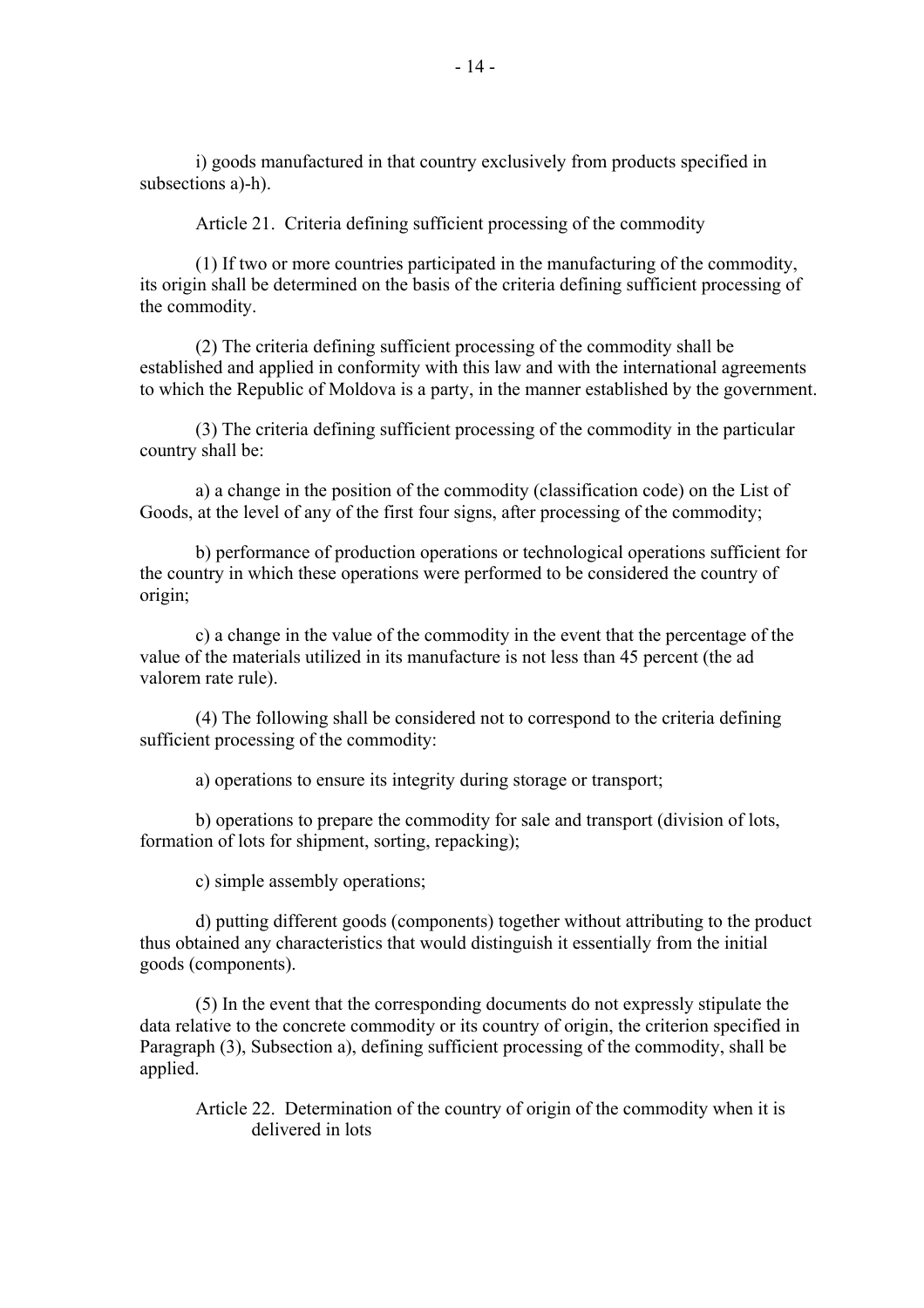(1) At the declarant's request, a commodity in a disassembled or incomplete condition, delivered in several lots, must be considered a single commodity, in the event that, for reasons of production or transport, it is impossible to ship it in a single lot, as well as a commodity divided into lots by mistake.

(2) The conditions for application of the provisions of Paragraph (1) shall be:

a) prior notification of the customs authority regarding the division of the commodity into lots, indicating the reasons for this division and specifying each lot by indicating the classification code of the commodity according to the List of Goods, and the data regarding its value in the country of origin;

b) documentary confirmation of the incorrectness [sic] of the division of the commodity into several shipments;

c) delivery of all the lots of goods from one country by a single exporter;

d) entry of all the lots of goods through one and the same customs point;

e) delivery of all the lots of goods within a maximum of six months after the date of the customs authority's acceptance of the customs declaration, or from the date of expiration of the time limit for submission of such declaration pertaining to the first lot.

Article 23. Confirmation of the origin of the commodity

(1) For confirmation of the origin of the commodity, the customs authority shall have the right to ask the declarant for the certificate of origin of the commodity.

(2) When the commodity is brought into the customs territory, its certificate of origin must be presented if:

a) the country of origin of the commodity enjoys preferential conditions granted by the Republic of Moldova with respect to the customs tariff;

b) the importation of goods from that country is regulated by quantitative restrictions or other regulatory measures pertaining to foreign trade activity;

c) this is stipulated by the legislation in matters of environmental protection, health care, protection of consumers' rights, assurance of public order, state security, and in other areas of vital importance, as well as by the international agreements to which the Republic of Moldova is a party.

d) the documents presented for customs approval do not contain data regarding the origin of the commodity or the customs authority has reason to assume that the data declared with regard to the origin of the goods are false.

(3) When the commodity is taken out of the customs territory, its certificate of origin, in cases in which this certificate is necessary according to the pertinent contracts or according to the rules of the importing country or the international agreements to which the Republic of Moldova is a party, shall be issued by the authorized agencies.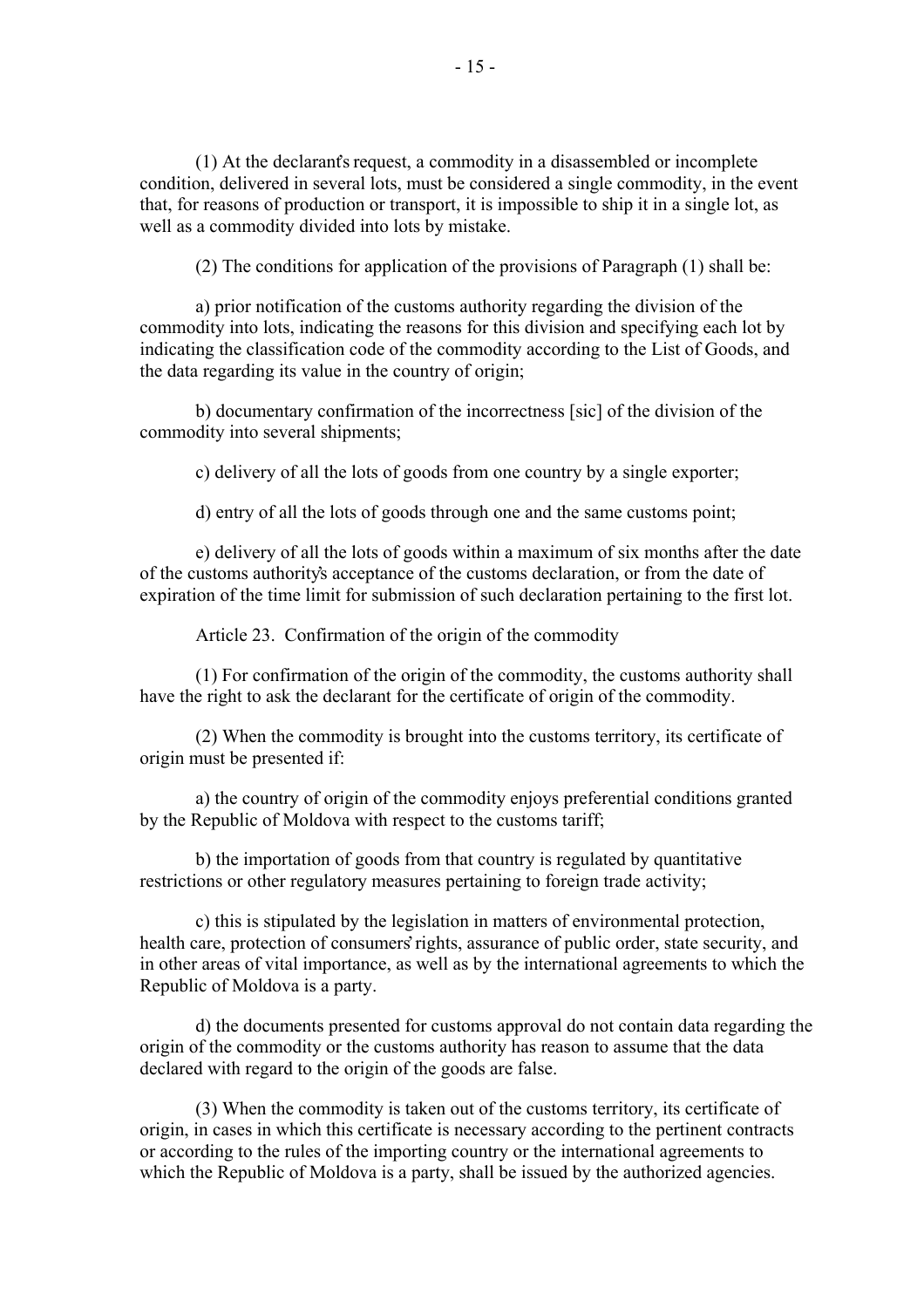Article 24. Certificate of origin of the commodity

(1) The certificate of origin of the commodity must unequivocally confirm its origin from the country in question and contain:

a) the exporter's declaration confirming that the commodity meets the requirements specified in Article 20;

b) a statement by the competent authority of the exporting country that issued the certificate, confirming the authenticity of the data on the certificate.

(2) The certificate of origin of the commodity shall be presented together with the customs declaration and with all the other documents which must be validated by the customs authority. In case of loss of the certificate, a duplicate, officially authenticated by said authority, is presented.

(3) In the event that the authenticity of the certificate of origin of the commodity, or of the data contained therein, is questioned, the customs authority shall have the right to contact the authorities that issued the certificate, or the specialized organizations of the country mentioned as the country of origin of the commodity, in order to obtain additional data or clarifications.

(4) In the cases specified by this law, the origin of the commodity shall be considered established only if the certificate of origin of the commodity, appropriately validated, or additional data and clarifications, are presented.

Article 25. Additional provisions regarding determination of the country of origin of the commodity

(1) For goods from countries with which the Republic of Moldova has signed agreements regarding the granting of the "most favored nation" clause, the preferential rules with respect to the customs tariff may be applied (reestablished) if their certificate of origin is presented, at the latest, by the expiration of one year after the date of validation of the customs documents.

(2) In determining the country of origin of the commodity, the origin of the energy resources, machines, equipment and instruments used in its manufacture shall not taken into consideration.

(3) The particularities of determining the country of origin of goods brought into the customs territory from third countries, as well as from free customs zones and free customs warehouses located in the territory of the Republic of Moldova, shall be established by the government.

(4) At the request of the declarant or of any interested person, the information regarding the country of origin or the preferential origin of the commodity shall be furnished as promptly as possible, but not later than 150 days after the date of the request for evaluation, with the condition that all the necessary information has been communicated to the appropriate authorities. Such requests may be accepted before and after the commodity involved is made available for sale. The data established with regard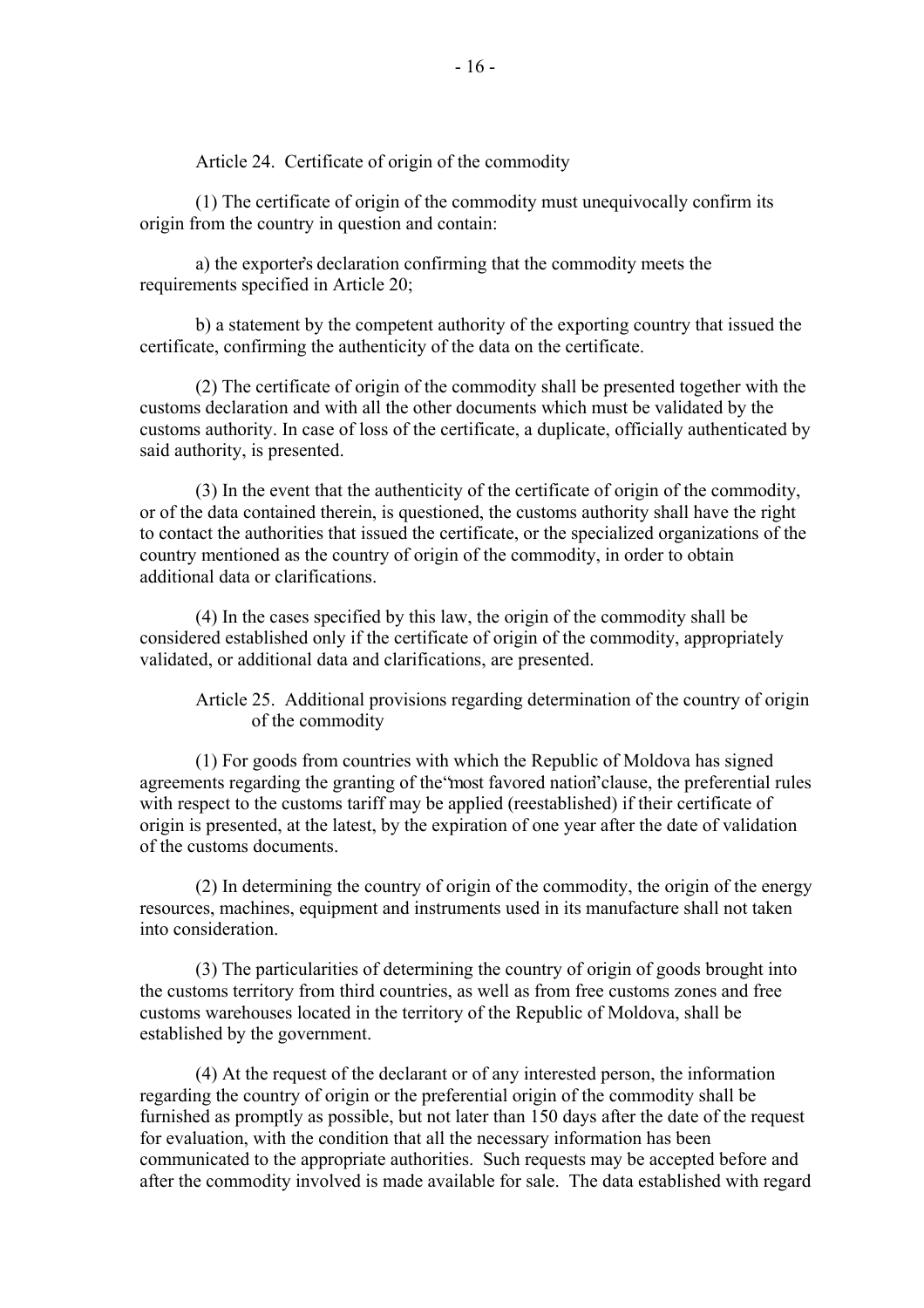to the country of origin shall be valid for 3 years, with the reservation that the facts on which they are based and the conditions under which they were obtained must remain comparable.

Article 26. Grounds for denial of permission to bring the commodity across the customs border

(1) The customs authority shall have the right to reject the request for permission to bring the commodity across the customs border only in the event that it has a wellgrounded argument that this commodity has originated from a country whose goods cannot be authorized to cross the customs border according to the legislation or the international agreements to which the Republic of Moldova is a party.

(2) Failure to present the appropriately validated certificate of origin of the commodity, supplementary data, or clarifications regarding the origin of the commodity, cannot constitute grounds for denial of permission to bring the commodity across the customs border.

(3) Goods whose origin is not precisely established may be moved across the customs border only under the condition of payment of the customs duty at the maximum rates of the customs tariff.

#### Chapter VI

## TARIFF FACILITIES

# Article 27. Tariff facilities

(1) Tariff facilities shall be understood to be those facilities granted by the country, under conditions of reciprocity or unilaterally, for goods brought across the customs border of this country, in the form of establishment of tariff rates for the preferential importation or exportation of goods, a reduction in the customs duty, a fee exemption, reimbursement of the fee previously paid.

(2) Tariff facilities shall be established by means of this law and cannot be of an individual nature, with the exception of the cases specified in Article 28.

(3) Tariff facilities shall be granted in the manner specified by the legislation and the international agreements to which the Republic of Moldova is a party.

Article 28. Exemption from the customs duty

The following shall be exempt from the customs duty:

a) means of transport used in international transportation of passengers and baggage and commodities, as well as technical-material supply articles, equipment, fuel, and foods necessary for the operation of these means of transport during transit or purchased abroad in connection with the correction of defects, in the amount established by the corresponding legislative acts;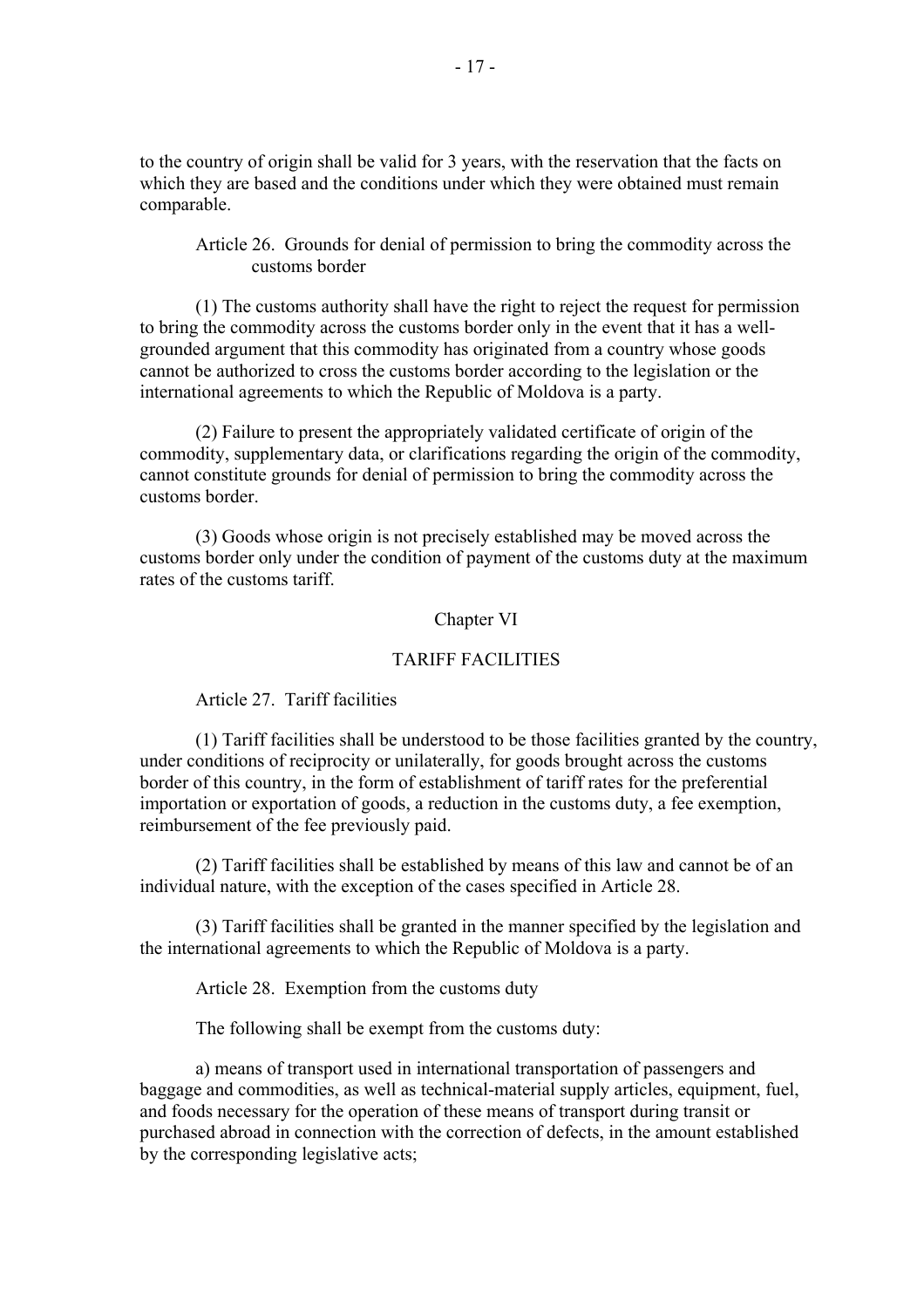b) goods for official use, brought into or taken out of the customs territory by foreign citizens, in conformity with the legislation, as well as the international agreements to which the Republic of Moldova is a party;

c) the national currency, foreign currency (with the exception of that used for numismatic purposes), and securities certificates, in conformity with the legislation;

d) goods brought into or taken out of the customs territory as humanitarian aid, their destination being confirmed by a special state commission;

e) goods brought into or taken out of the customs territory as free aid (donations) or for philanthropic purposes on the state's line, their destination being confirmed by the authorized agency;

f) goods brought temporarily into or taken temporarily out of the customs territory under customs supervision within the framework of the pertinent customs rules;

g) goods with third countries as their destinations, taken across the customs territory under customs supervision and with 'transit' status;

h) goods for personal use or consumption, imported by individuals, whose value or quantity does not exceed the limit established by the legislation in force;

i) goods that are imported temporarily into the free-enterprise zones to be processed and subsequently exported;

j) periodical publications, books related to the fields of education, science and culture, teaching materials for preschool institutions, books for instruction and for therapy.

k) goods imported to be marketed under the customs rules of the duty-free shop (duty-free diplomatic).

l) goods (services) brought into the free economic zone from the rest of the customs territory of the Republic of Moldova, from outside of the customs territory of the Republic of Moldova, or from the territory of other free economic zones, as well as goods (services), including those originating from the free economic zone, that are exported outside of the customs territory of the Republic of Moldova and in other free economic zones.

m) goods going to light industry enterprises (with the exception of those that are subject to excise taxes), classified under the customs category "active improvement." The list of such enterprises is determined according to regulations approved by the government;

n) goods imported into the territory of the Republic of Moldova and paid for by loans and grants awarded to the government or awarded with state guarantees, and those paid for by loans granted by the international financial organizations (including from the government's share), for the purpose of carrying out the respective projects, as well as from grants awarded to the institutions financed by the budget, according to the list approved by the government;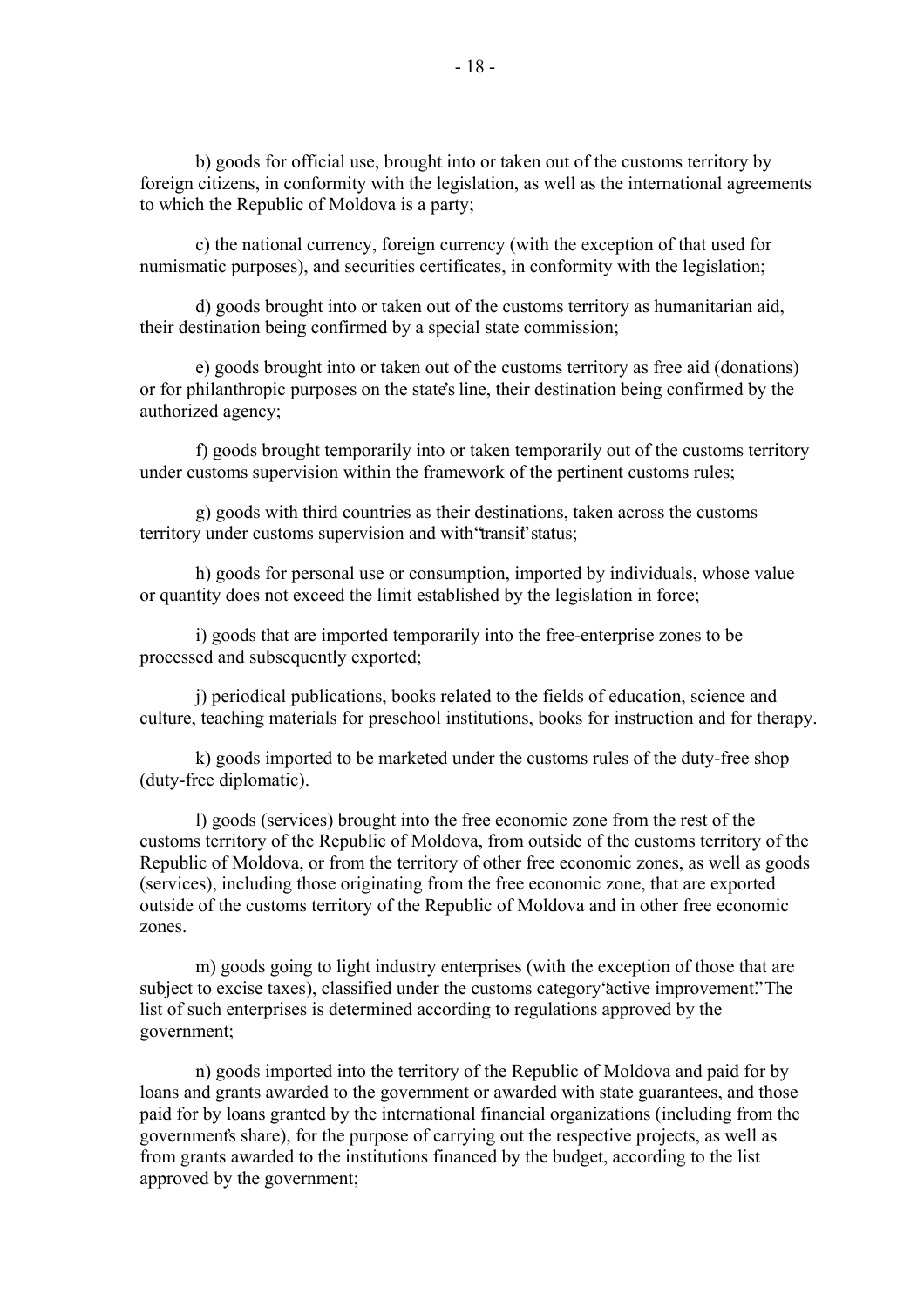o) apparatus, equipment and awards received as donations by the National Olympic Committee and by the national sports federations from the International Olympic Committee, from the European and international sports federations for the training of performance athletes and promotion of the Olympic movement, without any right to market these apparatus, equipment and awards.

### Chapter VII

#### MODE OF REIMBURSEMENT OF CUSTOMS DUTIES PAID IN EXCESS

Article 29. Mode of reimbursement of customs duties paid in excess

(1) The amounts of customs duties paid in excess into the budget, as a result of the commission of errors in calculation, of early payments made in amounts exceeding those necessary or as a result of cancellation of payments after amendment of the customs declaration, shall be refunded to the payer's account or are credited towards other customs and tax payments if not more than one year has passed since the date of the overpayment.

(2) To obtain refunds of the sums specified in Paragraph (1) or to have them credited towards other payments, the payer submits an application to the customs authorities, indicating therein the overpayment in question. The territorial fiscal certificate confirming the payer's outstanding debts to the budget and the social fund, or the lack of such debts, is attached to the application.

(3) Examining the payer's application, the customs authority shall make its decision regarding the refund, credit towards other payments or denial of a refund of the customs duties collected, informing the payer in writing of the decision reached. A copy of the decision in question, as well as a copy of the record of verification of the situation of payments made, prepared on the day of the bank transactions, shall be attached to the documents which confirm the refund of the overpayment or that it has been credited towards other payments. The customs authority examines the application within 30 days.

(4) Said transactions of refunding or crediting of overpayments shall be done by the customs authorities, based on bank documents and payment records, by making the corresponding transfer from the treasury accounts.

(5) In the event that the payer has outstanding debts to the budgets at all levels, the overpayment shall not be refunded to him, but is used to settle the debts in question.

#### Chapter VIII

# LIABILITY FOR VIOLATION OF THIS LAW

Article 30. Liability for violation of this law

Persons who violate this law shall incur liability in conformity with the legislation.

#### Chapter IX

### INTERNATIONAL AGREEMENTS